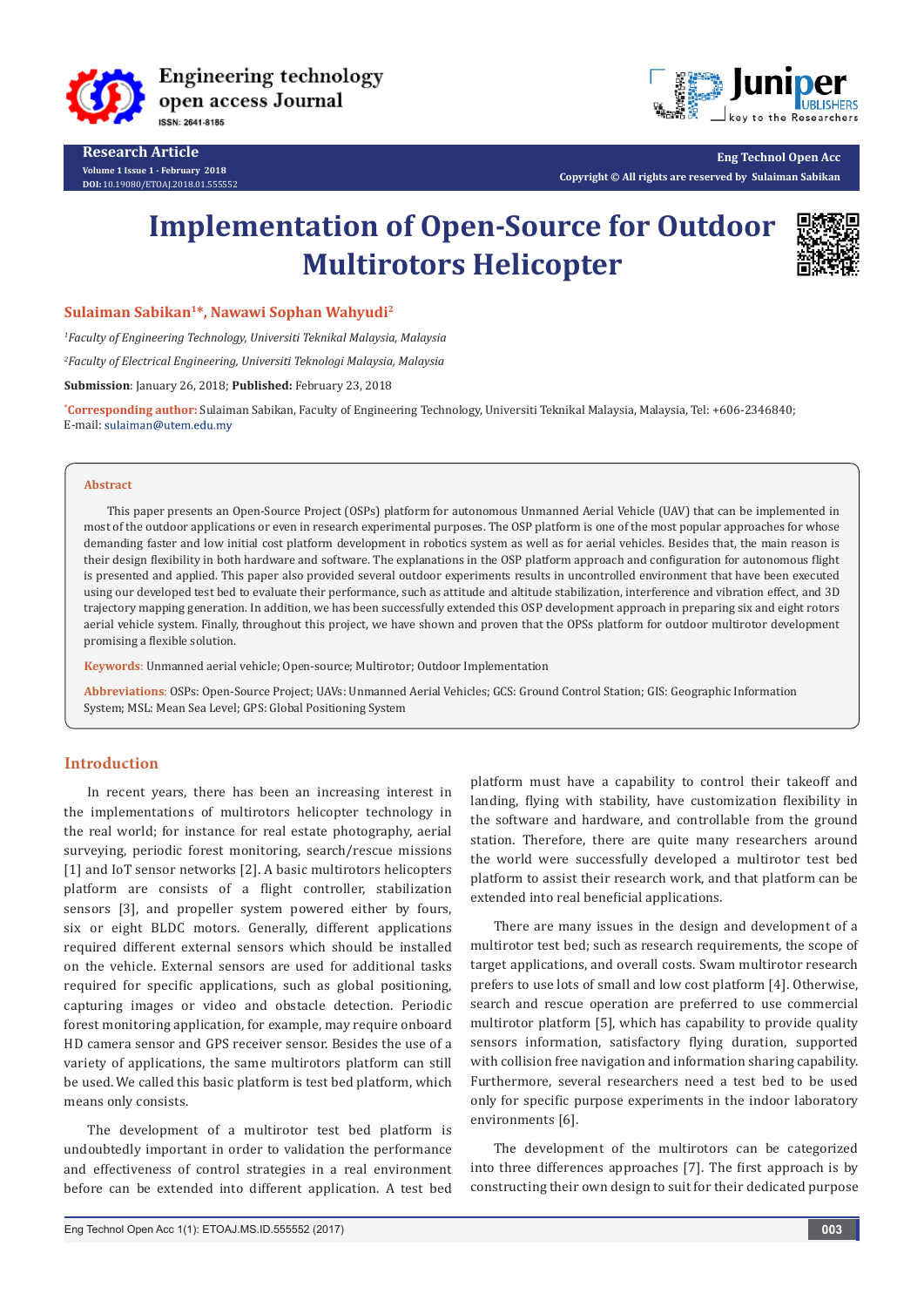or as a ground test bench. The second approach is by purchasing commercial aerial vehicles as a test bed for experimental purpose or directly applied into specific real implementation. Third approaches assembly a multirotors system by using opensource project (OSPs) platform [8].

However, this paper presents on the implementation of an OSP platform for the multirotors with provide results their flying performances from the real outdoor experiments. Flexibility for customization in both hardware and software is our main reason to develop a multirotor system using open-source platform. We have been successfully developed three different multirotors with different specifications and application. In addition, this approach has low cost and save time.

The open-source project platform development refers to any designing system whose the main architectural design is based on the open resources which has been developed as a public collaboration and made freely available for use, modification or customization. It is open-ended for custom applications and increasingly easy to use even for a novice user. In the case of the multirotors open-source project, its required open-source in both software and hardware. We need open-source ground control software that is compatible with variety of flight controller. At the same time, we need to consider the mature flight controller hardware design with continued firmware update support. Various open-source projects software for unmanned aerial vehicles (UAVs) are available in the markets that we can freely use [8].

The main motivation of this work is to propose another approach in preparing the multirotor platform which has full flexibility in terms of hardware and software parts. That means, our platform development approach can be extended to be implemented in any applications of the multirotor, without changing the low level controlling system, electronic hardware components or ground control station software. For example, if our target application required carrying an additional payload, the more powerful propeller system and higher battery capacity need to be considered, without changing the design architecture, flight controller or ground control station software.

This paper will start with a brief overview of the Arducopter multirotor OSPs, which includes Ground Control Station (GCS) software and the multirotor main hardware components. It will then go to the explanation on our multirotor UAV configuration, in Section 0. Section 5 presents several experiments results from flying multirotor in the outdoor environment, and in the end, we summarize our findings and experiences in this implemented project.

# **Open-Source Project for Multirotor UAV**

Arducopter is the most advanced, full-featured, reliable autopilot open- source software and designed from the Arduino framework, for controlling multirotors system, and it can be installed on many different hardware systems (PC, Linux, and

microcontrollers). This open-source also supports more unusual frame types including the single and coax-copters. The opensource code base means that it is rapidly evolving, can be audited and can be suited with many peripheral interfaces. Those are interesting parts of an open source.

### **Hardware for outdoor implementation**

There are four mandatory hardware components to develop outdoor multirotors;

- i. Flight controller is the main processing board,
- ii. Propulsion system,
- iii. Internal and external sensors, and

iv. Wireless communication between onboard controller and the ground station.

**Flight controller:** The main advantages of OSP software is run on many different flight controller boards, which is the most important board hardware for processing and operations of the UAV system. The newest flight controller features builtin vibration isolation, 3 IMU's for redundancy, and temperature control for controlling the motor, interfacing with internal or external sensors, communicate with ground control and implementing the control laws. Arducopter can run with APM, Pixhawk, PixRacer flight controller.

**Propulsion system:** The propulsion system is composed of Brushless DC motors (BLDC), Electronic Speed Controllers (ESC), and propellers. Each component has its own performance characteristics and region of maximum efficiency. The selection and combination of each component is crucial in achieving an overall propulsion system which is well suited to the application and efficient [9]. Almost all multirotors are actuated by BLDC motor. A multirotor requires sets of counter propeller pairs for balancing its aerodynamics, but the selection of the most efficient propeller requires finding out the propeller with the highest thrust to current ratio.

**Internal and external sensors:** Internal sensors are used for vehicle stabilization and an external sensor for vehicle positioning. IMU, magnetometers, and barometers are common sensors in the stabilization control system, while the GPS receiver is the easiest method for outdoor vehicle positioning. GPS provides a practical, easy-to-use and the most suitable sensor for outdoor vehicle positioning, such as car, rover, and aero plane. However, for accurate position estimation and mapping, researcher are turning to vision sensor systems for indoor application [10] or combined the GPS reading with IMU measurements [11].

On the other hand, lots of external sensor or devices can be integrated easily with Arducopter, such as power modules, rangefinders, optical flow sensor, cameras & gimbals, OSD for FPV, servo, relay, switch, UAVCAN ESCs, EPM gripper (EPM688), PPM encoder, received signal strength indication (RSSI), external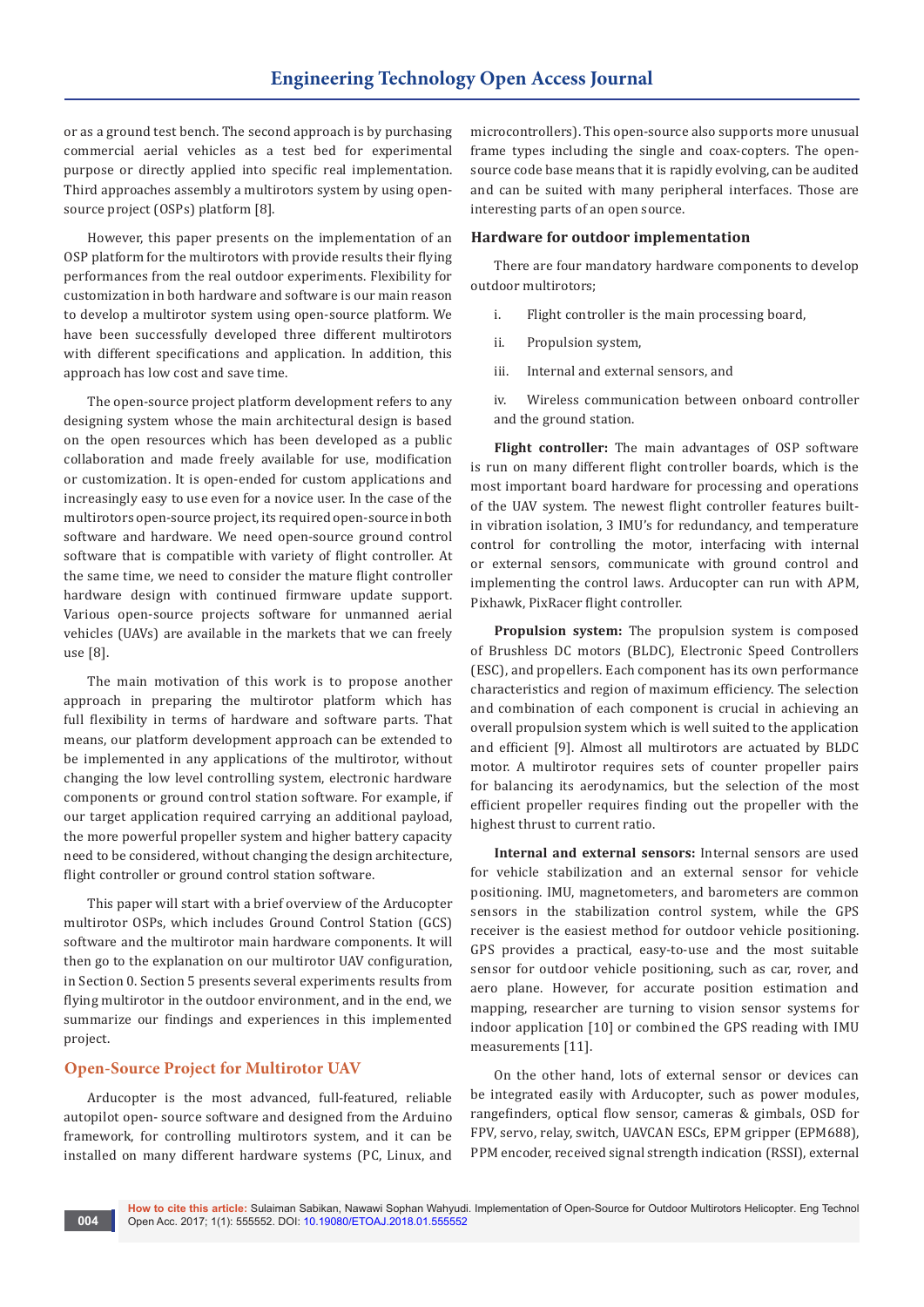LEDs, parachute, joystick or gamepad, buzzer, landing gear, precision landing (IR Lock), ADS-B receiver, and companion computers.

**Wireless communication systems:** Several options are available for multirotor wireless communication system, however, with slightly different protocol and purpose. In this project, a radio telemetry unit and RC transmitter are used to support real time digital communications between the onboard multirotor controller and the ground control station.

# **Ground control station (GCS) software**

The Ground Control Station (GCS) is application software that runs on a ground-based computer and communicates wirelessly with the UAV. Generally, GCS is used to configure vehicle parameter, controlling, and continuously monitoring the UAV status at a real time.

Mission Planner Version 1.3.30 was selected in this project for our ground control station. It was widely used for fullyautonomous multirotors UAV system. Mission Planner is a fully featured GCS running on the Windows Operating System and several different types of commands that can be used within the missions. With appropriate telemetry hardware we can monitor, record telemetry logs which contain much more information the on-board flight controller logs, view and analyze the telemetry logs and operate your vehicle in FPV (first person view).

# **Multirotor Platform Configuration**

To understand the basic design of multirotor, we started with quadrotor configuration system, which is consisting of four actuators. The development process of quadrotor open-source based platform can be divided into two major parts, which are hardware assembling and followed by hardware tuning using ground control software.

### **Hardware setup**



Our autonomous quadrotor UAV system configuration for this project is shown in Figure 1. That was designed for a very minimum requirement in order to implement outdoor autonomous flight mission. This configuration composed of two elements; an on-board quadrotor with airframe and a ground

control system.

In the on-board quad rotor (blue box) it shows the connections of the essential electrical components (e.g. propulsion, power, sensor and communication) of a multirotor on flight controller board. A quadrotor structure airframe consists of the main centre plate (allocated for assembling the flight controller, battery, sensor and communication devices) and four arms to support the propulsion system. We used the X- configuration quad rotor frame to mount all electrical and mechanical multirotor components. We need to do carefully fitting (i.e. placed in the centre of gravity frame and in the correct direction) the flight controller board and we recommended supporting it by a bumper system. It is helpful to reduce vibration effects from the motors. The propulsion system is composed of four BLDC, four ESC, and four propellers.

We prepared two types of communication system to communicate between an on-board quadrotor and the ground control, there are a Radio Control (RC) system (i.e. include RC transmitter and RC Receiver) and Telemetry System (i.e. Ground 3DR Radio and Aircraft 3DR Radio). The RC receiver device and aircraft telemetry radio device were connected with the flight controller board, while 3DR radio device were directly connected into the USB port of the ground control station. Basically, both communications are used for initial flight configuration, realtime flight monitoring and to manually control quadrotor movement and orientation.

### **Software setup**

Software setup of the Arducopter includes downloading and installing the Mission Planner GCS, loading the firmware into flight controller and then performing initial configuration and calibration. The most critical step is performed controller parameter setting. Mission Planner is an open source software, free to customize and available for Windows OS. The installation process is straight forward. After the Mission Planner installed onto the computer, the appropriate firmware can be downloaded to the autopilot via USB cable.

Quadrotor flight controller is required to calibrate directly using the Mission Planner software. That configuration includes airframe structured are used, the RC transmitter/ receiver setting, compass, accelerometer, and the ESCs. This is a mandatory step before the first flight and it is recommended to first starting to use quadrotor in several different flight modes before progressing to the next steps.

The next steps are performed quadrotor PID controller parameters in order to get best respond and optimal flying performances. It involved Roll, Pitch and Yaw controller tuning parameters.

# **Multirotors by OPS Platform**

This main different among the multirotor is the number of motors. The quadrotor design methodology still can be applied in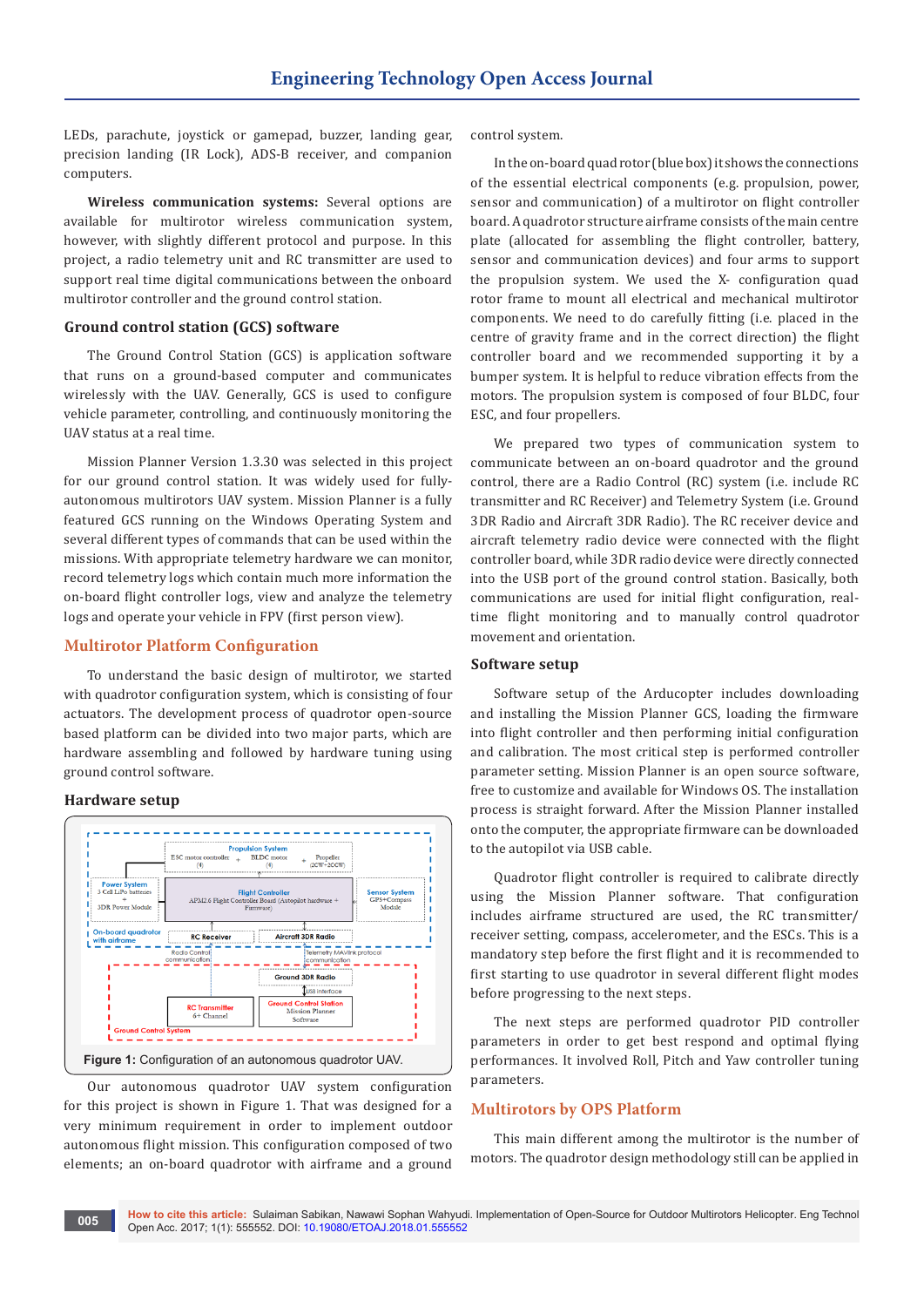# **Engineering Technology Open Access Journal**

others multirotors. Arducopter is one of the full-featured opensource multicopter UAV controller and it is capable to support a wide range of multicopter aircraft (including helicopter) and with the full autonomous capability. To prove that this approach is really working, we has been successfully developed three types of autonomous flying vehicles, there are quadrotor (fourrotors), hexacopter (six-rotors) and octacopter (eight-rotors), as

shown in Figure 2. Each of them has been developed for different purposes and applications. Our quadrotor are designed as a research testbed in measuring outdoor system latency by using motion analysis sensor. Beside that, we have been using this quadrotor design methodology during conducting professional training course for the higher educational community.



Meanwhile, hexarotor is specially designed for Photogrammetry imaging applications by using an integration of multiple sensors (HD camera, GPS sensor). For that application, a mission flight path had been created first using the Mission Planner before it can fly autonomously. Then, the images were taken from flying hexacopter can generate map model created by the Maptitude Geographic Information System (GIS) and mapping software. The output of this project is a 3D map model of real-world object or land mass. This aerial mapping technology has been implemented on forestry management and planning by our research team. In addition, we also have an octarotor developed from this OSP platform. It is the most advanced aerial vehicle with more payload capacity and flying time. The purpose of that octacopter development is for aerial surveillance application within the more challenging environment, such as in along coastal areas. Currently we are working on designing and developing coastal control surveillance for monitoring immigrant activities, marine oil spill or marine pollution.

# **Outdoor Flight Experiments Results**

In this section, two outdoor flight experiment results done by our quadrotor vehicle as shown in Figure 2a are presented.

- i. Quadrotor flight performances and
- ii. Multi-way point flight 3D trajectory.

These experiments were conducted in sequence and all analysis with excerpts from the quadrotor MAV link telemetry raw data.

In the first experiment, some basic that related to quadrotor performance will be examined; such as attitude and altitude stability, compass sensor magnetic interference effect, and vibration effect. After we had satisfied with first experimental results, next experiment will be conducted that aims to examine the flight route accuracy and generate a 3D trajectory mapping. To perform this second experiment, we have utilized the Mission Planner features of the ground control software. Automated

mission planning with five way points are selected randomly before launching the flight mission for several times. All waypoint locations were designated from the GPS coordinate system.

Arducopter platform has offered two ways to collect flight data from multirotor. These two methods are able to record very similar data, but in different ways. Firstly, it is recorded by on-board data flash memory on the flight controller, which is preferred as "data flash logs". On a multirotor, data flash logs are created soon after their first arm. These data flash logs can be extracted from an autopilot via USB connection after a flight. For instance, APM2.6 autopilot has only 2MByete on-board data flash memory size. However, with that size of amount of memory, it is very limited and not sufficient to record long running flight data, especially for continuous or repeated missions. Despite that, it is generally recommended method for mechanical failure diagnosis because of the higher data stream rate. Secondly, the platform is recorded directly to the ground control station computer, which is preferred as "telemetry logs" or in short form as known as "tlogs". Telemetry logs can collect similar information as well as data flash logs. The MAV link wireless telemetry communication protocol is used to transfer flight data between the on-board flight controller and the ground station computer. Without telemetry devices, we cannot communicate in real-time with our flying multirotor as well as transferring flight data. The "tlogs" file is automatically created and stored in the Mission Planner's logs folder. Flight recording will start from connecting flight controller until disconnected from the ground control software. Besides that, this second method has the ability to record all flight data throughout the mission with desired stream rates without limited memory, as long as our computer has a memory space allocation. Furthermore, several others advantages of using telemetry method are; recorded data that can be easily played back flight missions, able to convert the "tlogs" file to the KMZ file format and also directly generate graphs of any flight parameters. All of these can be done from the ground control software. Therefore, we have used the second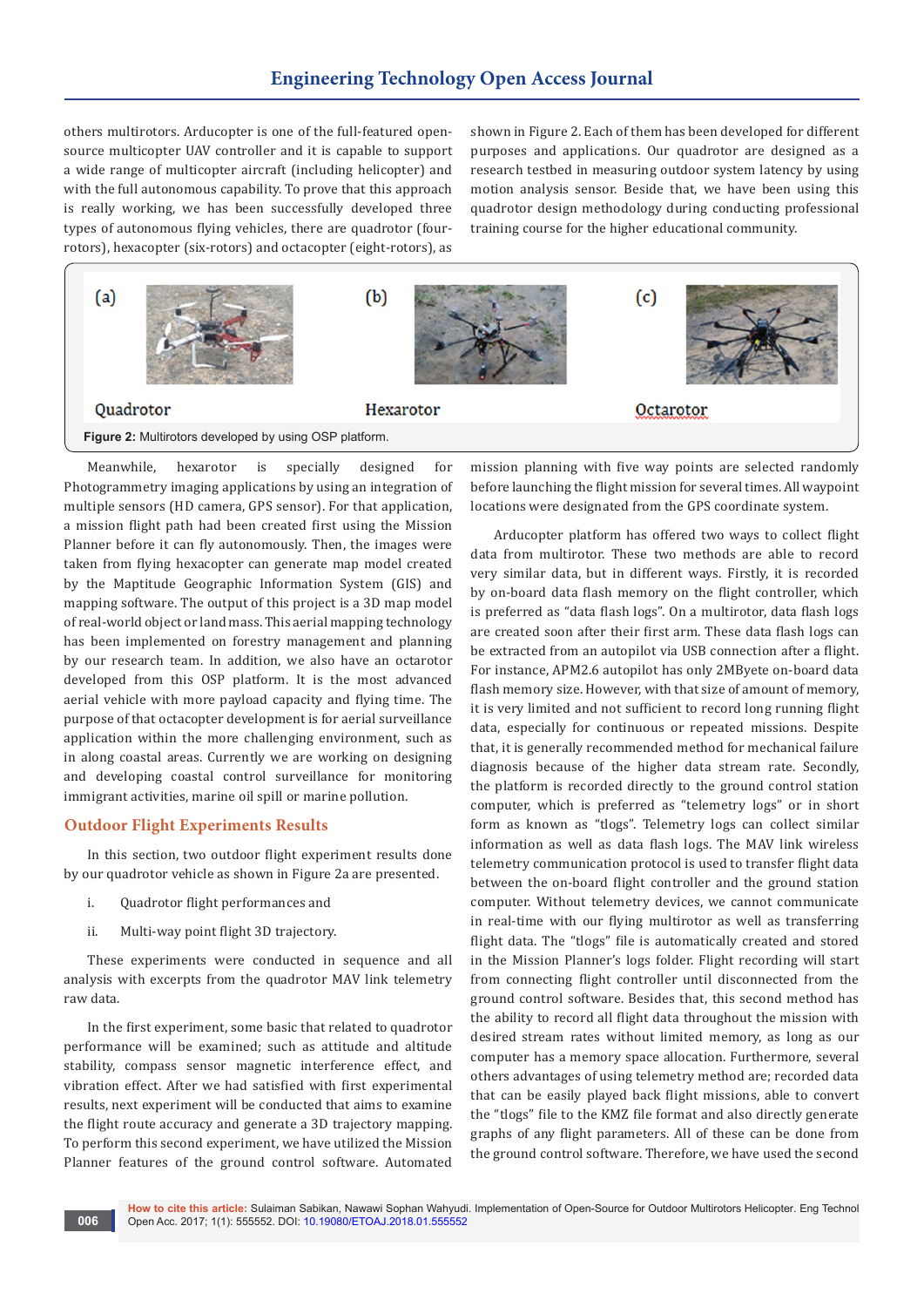methods to collect fight data throughout these experiments for analysis purpose. Moreover, all experiments were conducted without adding any payload and did not take into account of the current environmental situation, such as wind gust conditions.

# **Quadrotor flight performance**

The other features of Mission Planner software are their capabilities to generate an automated report in the form of visual graph from both recorded data logs (data flash and telemetry), in order to diagnose any problems or to evaluate multirotor performances. From this multirotor experiment, we present the three commonly flight data analyses that have been used to evaluate their performance, which are; quadrotor attitudes and altitude stability, magnetometer interference effect and quadrotor vibrations.

**Quadrotor attitudes and altitude stability:** An emphasis of aerial vehicle performance analysis, especially in attitude and altitude stabilization is very important to ensure flying stability in an uncertain outdoor environment. Attitude controller quadrotor comprise of stabilization of three Euler angles (roll, pitch and yaw). Figure 3 shows the result of attitude stability of our quadrotor autonomous flight within three straight waypoints and quadrotor will stop for 3 seconds on each way points. The Figure 3 presents time history of three angles and has represented in different colors. The roll and yaw angles are more stable along the flight, but for pitch angle, it looks gradually increases while leaving from each waypoint. However, from our experiments, this result is one of the best after various changing in PID control parameter.



Altitude is measured using either mean sea level (MSL) or local ground level (AGL) as the reference datum. From our experience, the relative altitude above ground is given a more stable reading compared with altitude above sea level from GPS raw data. It is because of the relative altitude above the ground is the filtered global position (e.g. fused from GPS and accelerometers). In our conducted experimental place, altitude from the sea is about 20 meters and our flight mission is set for 30 meters from the ground level. Figure 4 provides the experimental data on the relative altitude above the ground and altitude error output from navigation controller. It is given

the fluctuated ranges below than 0.65 meters after passing the takeoff position. While on the takeoff and land mode, it has given error around 3.5 meters. That means, our flight altitude control still can be acceptable for unpredicted wind gust magnitude in an outdoor environment.



**Magnetometer interference effect:** Magnetometer or compass sensor is quite sensitive with magnetic field interference. Compass interference could be comes from the power distribution board, motors, battery, ESC and other electrical devices near with sensor. It will cause interference on a compass, then giving inaccurate reading. Because of that, we decided early in this project to not use the embedded IMU internal compass and prefer to utilize an external compass.



Figure 5 shows the graph of magnetic field (red) and percentage of throttle (blue).The magnetic interference value starts to fluctuate when the throttle is raised. An acceptable amount of magnetic interference should be less than 30% of normal value. In the place of our conducted experiment, the normal magnetic interference reading is 297 milligauss. The results of this experiment show that the magnetic field only fluctuated between 10% and 20% and this result is acceptable.

**Quadrotor vibration:** High vibrations on the flight controller caused our quadrotor accelerometer based altitude and horizontal position estimates to drift far off from expectation. Thus, it will create problems with altitude hold or loiter. Vibrations are best viewed by graphing the data flash's IMU message's AccX, AccY and AccZ values because data flash logs provide higher recording rate up to 50Hz. However, telemetry tlog's RAW\_IMU xacc, yacc and zacc can also be used to examine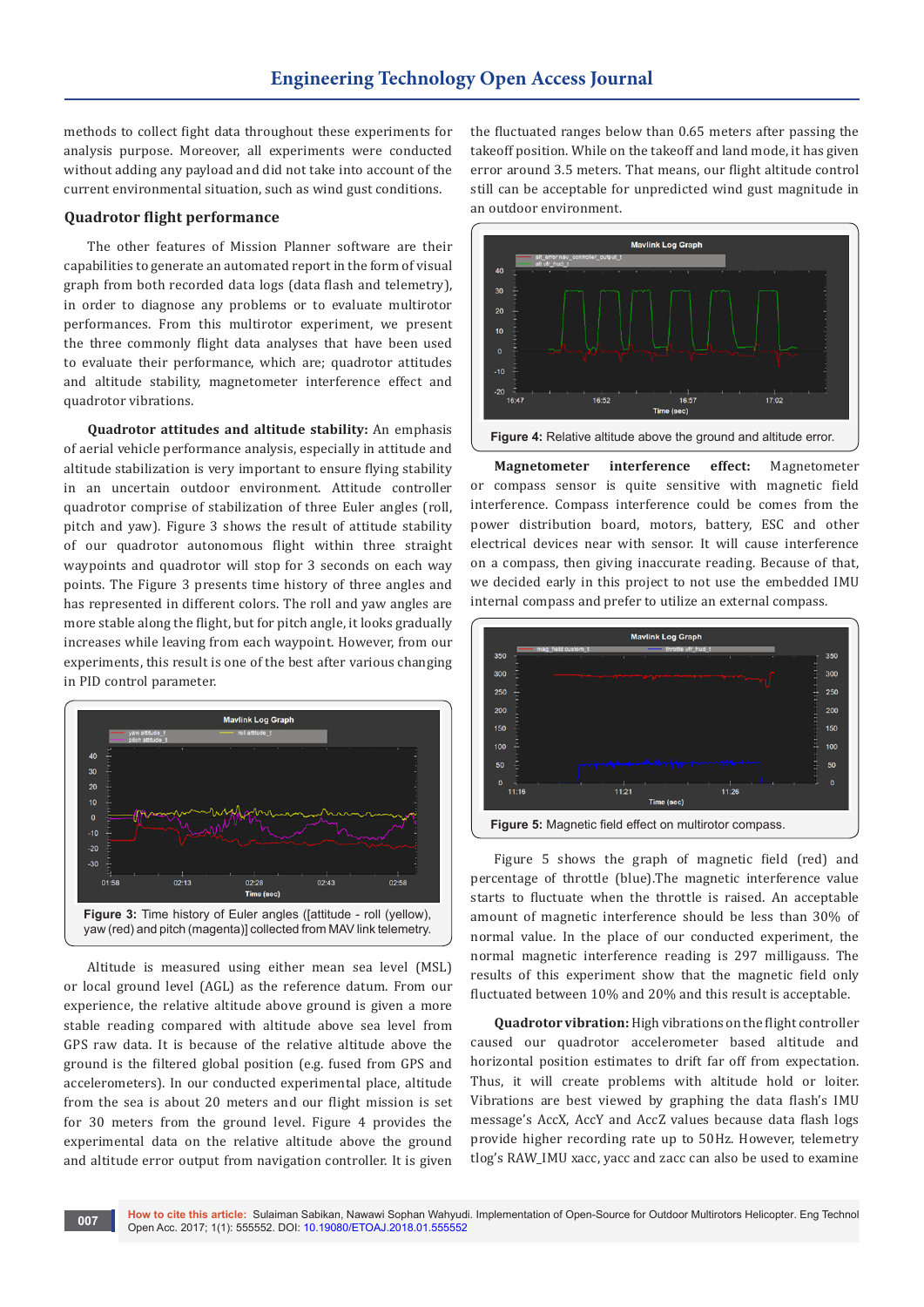the vibration. The acceptable range for xacc and yacc is -300  $\sim$ +300, and for zacc is -500  $\sim$  -1500.



In this project, Figure 6 shows the graph of raw IMU data [i.e. horizontal; xacc (red) and yacc (green), vertical; zacc (blue)] obtained from the MAV link telemetry logs during AUTO mode flight. From the graph we can see that both horizontal and vertical vibrations are within the acceptable range as mentioned above. Interestingly, the vibration ranges still in acceptable range in all our conducted experiments. These findings suggest that by mounting the flight controller on the top of the Anti-vibration Plate on the multirotor frame will reduce vibrations in IMU sensors. But, balancing propellers and motors are also very important to get better results.

# **Multi waypoints autonomous flight mission**

We have performed several autonomous flight missions with different flight routes, simple to complex routes. Quadrotor flight routes need to create beforehand by using the mission planner software and no ground pilot's interactions during the flight mission. In this paper, we present a simple straight waypoints and different point for home and landing. Five way points were selected randomly in straight alignment with additional 3 second delay that was added inWP2 to WP6. The flight altitude is set at 20m height throughout the missions. The waypoint navigation speed setting are; linear speed is 700cm/s, radius speed 200cm/s, speed up rate is 250cm/s, speed down rate is 150cm/s and loiter speed is 1000cm/s. We run this flight mission for four times.



 The aim of this experiment is to demonstrate 3D mapping flight trajectory generation from telemetry logs. After complete four flying missions, telemetry logs file can be converted directly into the KMZ file format. A \*.kmz and \*.kml file will be created alongside the original. tlog and this can be opened in Google Earth (or any Earth Viewer 3D) to interactively view the 3D flight path, as shown in Figure 7. In that figure, we present one route instead of four flight route missions conducted in this experiment.

### **Conclusion**

In this paper, we have present on general view on the implementation of the OSPs multirotor platform to develop a multirotor research test bed and should be easily extended to use in almost any outdoor application, especially for where autonomous flight mission is required. An example of quadrotor test bed configuration, in terms of hardware and software, which have the capability to perform in autonomous flight mission are also presented. Then, several experiments were conducted in the outdoor real environment in order to investigate their elemental features of flight performances, such as attitude and altitude stabilization, compass interference, vehicle vibration, and multiwaypoint autonomous flight trajectory, also presented here. In addition, we have been successfully developed a fully functional six-rotor and eight-rotor copter using the OSP platform.

Several advantages of the OPS multirotor platform are offered flexibility in the design solution, which is flexible in design of software and hardware, and relatively low initial cost. Instead of Arducopter OSPs platform, a lot of OPS platform offers a solution in developing a multirotor. Basically, we preferred OPS which have hardware support, continuous firmware updating and that have attracted community from all over the world.

As a conclusion, from our experiences and findings in this project, the OPSs multirotor platform offers complete frameworks in both hardware and software aspects and they convey in designing flexibility to suit our research purpose or any project implementations. In a near future, we will focus on the multirotor system latency modelling, obstacle detection and collision avoidance algorithm by using the same platform.

# **Acknowledgement**

This work was performed under financial support from the Universiti Teknologi Malaysia, Ministry of Higher Education Malaysia and Universiti Teknikal Malaysia Melaka.

### **References**

- 1. [Dong W, Gu GY, Zhu X, Ding H \(2015\) Development of a quadrotor](http://journals.sagepub.com/doi/full/10.5772/59618)  [test bed - Modeling, parameter identification, controller design and](http://journals.sagepub.com/doi/full/10.5772/59618)  [trajectory generation. International Journal of Advance Robotic](http://journals.sagepub.com/doi/full/10.5772/59618)  [Systems 12\(2\).](http://journals.sagepub.com/doi/full/10.5772/59618)
- 2. Yoo S, Park J, Kim K, Shrestha A (2016) Flying path optimization in UAVassisted IoT sensor networks. ICT Express 2(3): 0-4.
- 3. [Liu C, Prior SD \(2015\) Design and implementation of a mini quadrotor](http://ieeexplore.ieee.org/document/7152324/authors?reload=true&ctx=authors)  [control system in GPS denied environments. International Conference](http://ieeexplore.ieee.org/document/7152324/authors?reload=true&ctx=authors)  [on Unmanned Aircraft Systems ICUAS, USA, pp. 462-469.](http://ieeexplore.ieee.org/document/7152324/authors?reload=true&ctx=authors)
- 4. [Davis E, Nizette BE, Yu C \(2013\) Development of a Low Cost Quadrotor](http://ieeexplore.ieee.org/document/6640681/)  [Platform for Swarm Experiments. In Proceedings of the 32nd Chinese](http://ieeexplore.ieee.org/document/6640681/)  [Control Conference, China, pp. 7072-7077](http://ieeexplore.ieee.org/document/6640681/).